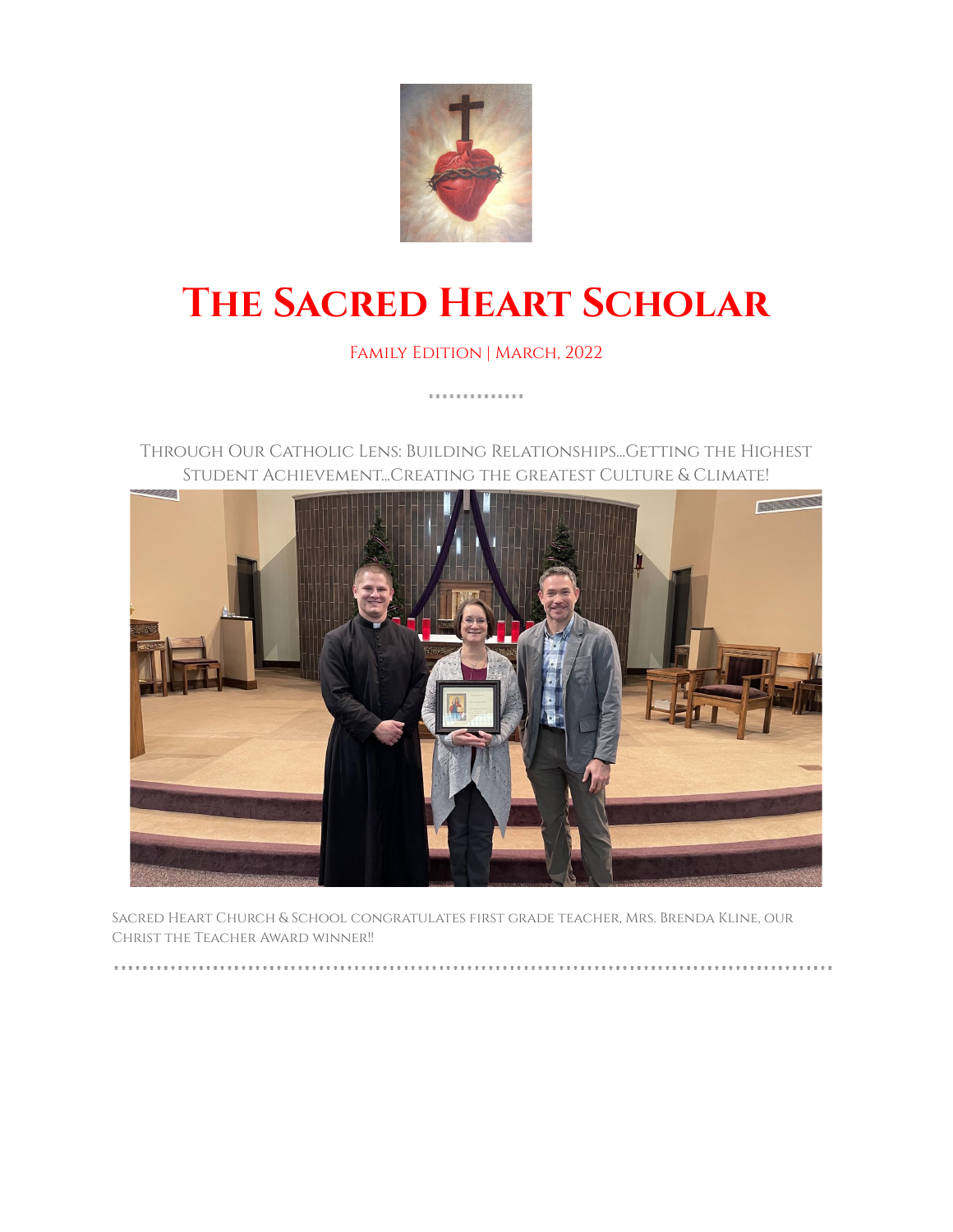### A Note from Mr. McClain

The turn of the calendar to March brings with it a reprieve from the frigid winter weather. Yay! A big thank you to all of you for your flexibility on the elearning days & diligently guiding your children through their elearning assignments.

The turn of the calendar also lines up with a turn of the liturgical calendar as we move from ordinary time to Lent. The three pillars of Lent are prayer, fasting, and almsgiving. At the whole-school level, we'll be reinforcing this with our students in a few different ways. Our praise & worship music to which our students enter the school everyday will take on a more subdued tone. Mrs. Polk has created a Lenten calendar with a different exercise each day. Every Friday we'll be in the church as grade level classes lead the school (& any visitors!) in the Stations of the Cross. Along with the STations of the Cross, we'll be fasting from the use of dress passes on Fridays since we'll be in the church. To be clear - we are expecting students to be in school uniforms every Friday through Spring Break.

Lent is an awesome time to live simply, repent, and return to the Lord. I look forward to hearing from the students & teachers how our SHS Scholars are doing just that!

#### Event Calendar - March

We have been doing some retooling here on our website at [shswarsaw.org](http://shswarsaw.org/). If you go to our website & click on the "Sacred Heart Calendar" link, you'll arrive at [our](https://calendar.google.com/calendar/u/2/embed?src=shscalendar@shswarsaw.org&ctz=America/Indiana/Indianapolis) [calendar,](https://calendar.google.com/calendar/u/2/embed?src=shscalendar@shswarsaw.org&ctz=America/Indiana/Indianapolis) which has most of our events plotted on our calendar. A couple of neat **FEATURES:** 

- 1. If you click on the event itself, you see more details such as the start/end time(s) and/or the location.
- 2. If you click on the blue triangles by the month, you can change months to see what is coming up in April, etc.
- 3. There is a print button in the upper-right corner if you're like me & need an organizer on the fridge.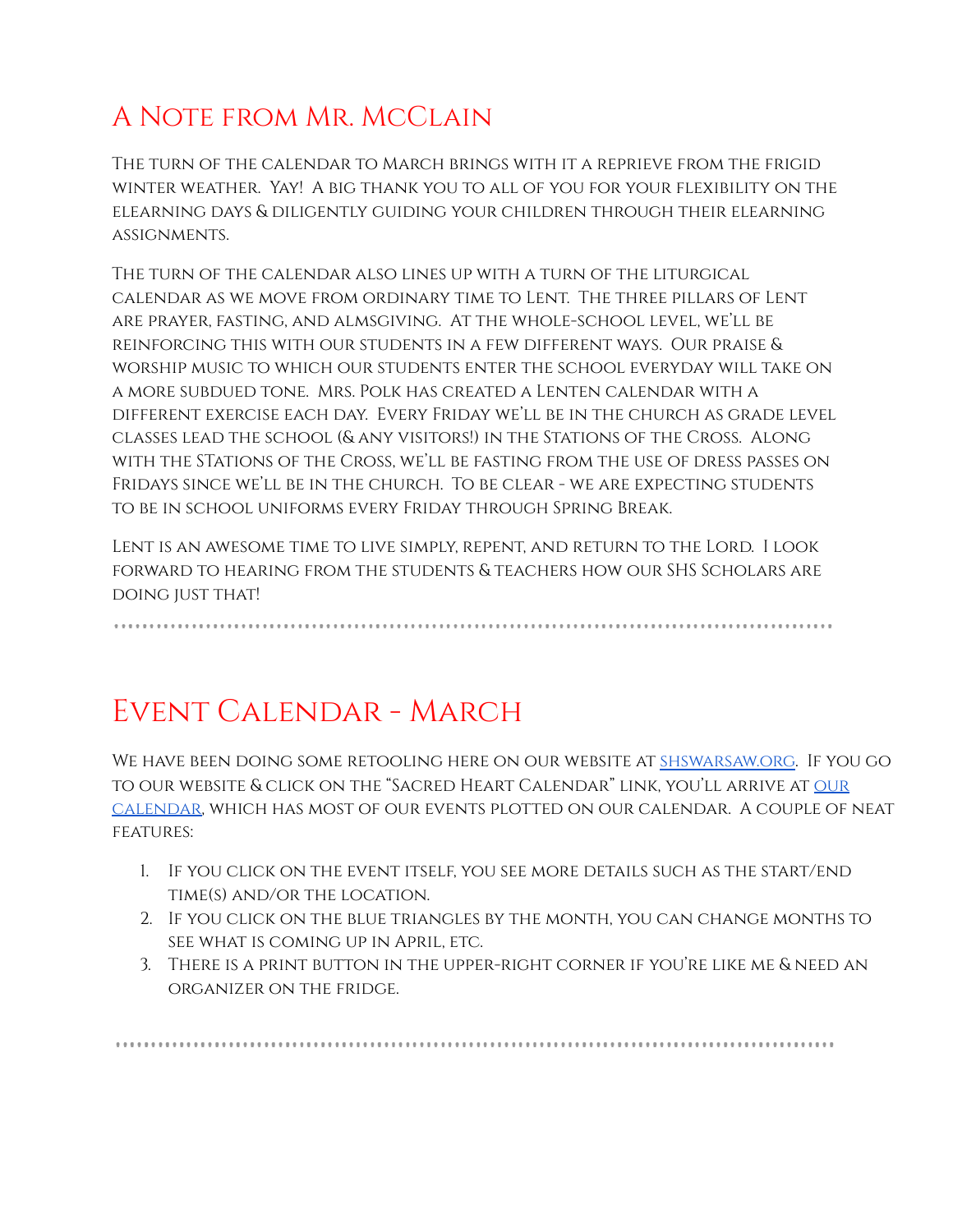#### CHRIST THE TEACHER AWARD WINNER @ SHS!

#### by Mike McClain on March 1

Every year, the schools of the Fort Wayne-South Bend diocese give a teacher-of-the-year award called the Christ the Teacher Award (formerly the Light of Learning award). Nominations are made in the fall. A committee reads all of the nominations & selects the winner, who is then announced at one of our school Masses. Our Christ the Teacher Award winner this year is Mrs. Brenda Kline, our first grade teacher!

Mrs. Kline is being recognized on our recognition wall in the office hallway & will be recognized at a special luncheon at the Grand Wayne Center in Fort Wayne in May.

### YOU CAN LEND A HAND AT SHS!

by Mike McClain, Jill Lopez, and Katie Owens on March 1.

Thank you so much for your generosity and effort on our You Can Lend a Hand fundraiser! Did you know that the money raised during our annual You can Lend a Hand fundraiser (Burger King coupons) allows us to update our library? Some updates that we are wanting to make with our library are the following: new bookshelves (on wheels to allow us to move the cases around), paint, flooring, and a more permanent ceiling mounted projector! We need help from our SHS family to accomplish this! If you want to lend a hand to our Sacred Heart Library, see a scholar for some coupons or you can donate online. the link to [donate](https://www.youcanlendahand.com/buycouponsanddonate.html) is here!

### March's Virtue...Justice!

#### by Chris Nowak & Mike McClain on march 1

The main virtue for this month is **Justice**, the strength that consists in the constant and firm will to give God and neighbor their due. Our lives are full of relationships & so all of our actions impact others for good or for evil. Justice guides & perfects our actions in relation to others. We grow in this virtue by listening attentively & following directions, speaking well of others (even online), & saying please & thank you. Justice enables us to put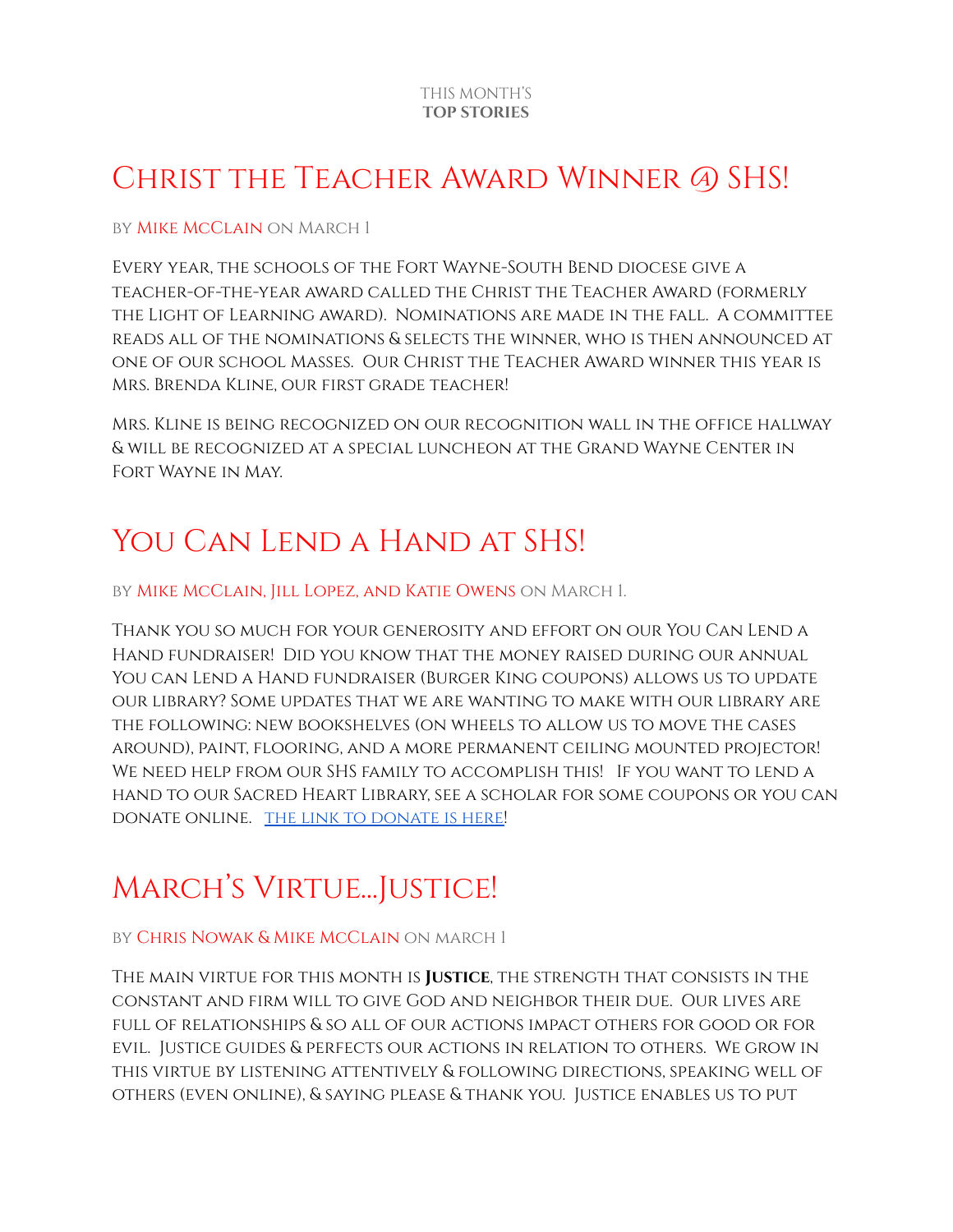God first in everything we think, say & do, treat others with respect knowing that they are children of God, and obey those in lawful authority.

**Devotion, diligence** and **generosity** are the related strengths for each week. These all tie together perfectly with our Viking Virtues program where we seek to acknowledge students who exhibit this virtue in their daily life at SHS.

We get monthly emails that provide the virtue of the month & related strength of the weeks as well as many supplementary materials that teachers can use in the classroom (videos, songs, bible verses, saint quotes, movies, etc.) to help us facilitate the learning of these virtues. At the school level, we...

- Announce the virtues for each month on the main bulletin board in the hallway,
- say the prayer for the month (This month it is the Act of Love) each morning we do not have Mass, and
- give "Viking Virtues" coupons to students for exhibiting the virtues & strengths of the month. They can then turn these into a box to be drawn for a chance to win little prizes.

As you can see, our Virtue = Strength program is an anchor to life here at SHS and ties in perfectly with our positive behavior program & our faith. With so much buzz out there right now around Social-emotional Learning, rest assured that we here at SHS have chosen a program in Virtue = Strength program that is in line with church teaching & seeks to develop virtue within our kids so that they develop into outstanding people who live a Christ-like existence from their elementary school years on into adulthood.

Here at the school, we'll be trying to reinforce with the students that through this gift of justice, we can be confident as we go through life's trials, knowing that God is with us on our journey which will ultimately lead to heaven. We are looking forward throughout the month & the year studying & fortifying these virtues within our scholars!

### fun is springing up @ SHS Preschool!

by Mike McClain, Jill Lopez & Cindy Hollowell on March 1

Spring has sprung over at the SHS Preschool! We recently said goodbye to winter with our Polar Pajama party the last day of February. On March 1, we celebrated Mardi Gras over at "The Big School," and on Ash Wednesday, we adjusted our schedule so that our teachers, staff, and families could attend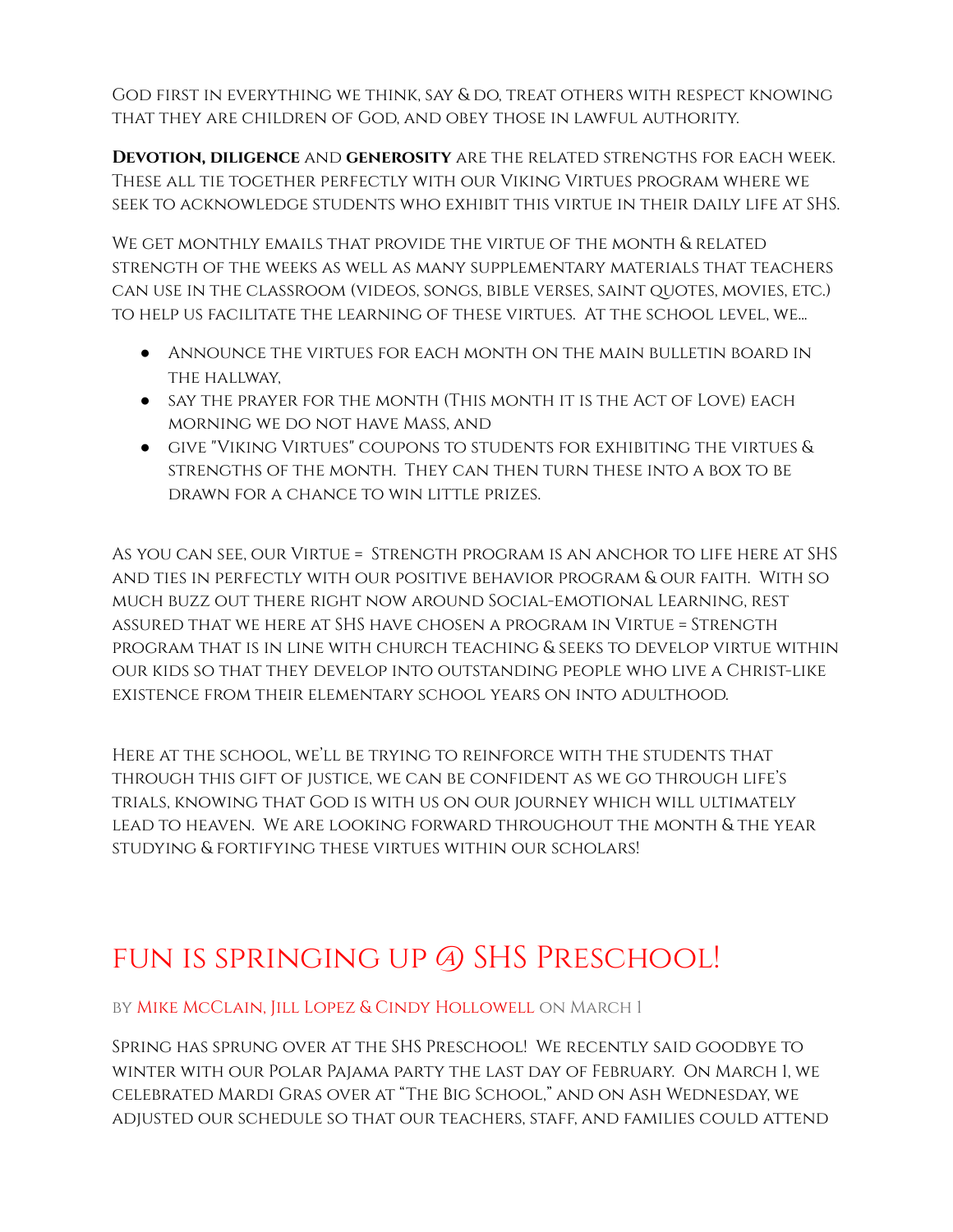Ash Wednesday Mass at Sacred Heart Church. In addition to equipping our tiniest scholars with knowledge about the season of Lent with its pillars of prayer, fasting & almsgiving, the month of March also brings with it ST. Patrick's Day! On the academic front, look for information about upcoming optional parent-teacher conferences where we'll talk about how much progress your little scholar has made as well as take a look at what next year could look like. And, of course, we'll be taking advantage of the warmer weather with some outdoor learning opportunities. Make sure your tiny scholar is equipped with the proper outdoor gear!

### AR celebration update @ SHS

#### by Mike McClain on March 2

Accelerated Reader (AR) is a program that we use here at SHS that measures students' reading comprehension. Students read books and take quizzes about what they read, earning points based on the difficulty level of their book & how many correct answers they get on the quiz. Students set goals at the beginning of each quarter & if they reach and/or exceed their goal, we celebrate! The celebration for students reaching 150% of their goal for 3rd quarter is a ticket to a Fort Wayne Tincaps game!

Sacred Heart's game will be on Saturday, May 21st @ 6:35 pm. At the end of 3rd quarter on March 11th, we'll send a ticket order form to those Scholars who reached 150% of their goal. Fill that out with how many tickets you need for the game on the 21st & return the form to SHS. The tickets will be sent from the Tincaps to SHS & we will distribute via backpack mail. We'll all then meet at the ballpark on the evening of the 21st & celebrate our scholars' achievement together!

So ask your Scholar today how they're progressing toward their AR goal (note - some of the younger grades use some different measures to gauge students' reading. Check with your student's teacher for more details), and we look forward to seeing you on May 21st at the Tincaps!

#### SHS ministers at the weekend Masses!

by Mike McClain and Karen Kelsheimer on January 10

Our next SHS Ministry Mass departs from previous schedules a bit. It will be on Sunday, March 20th at 11:00 am.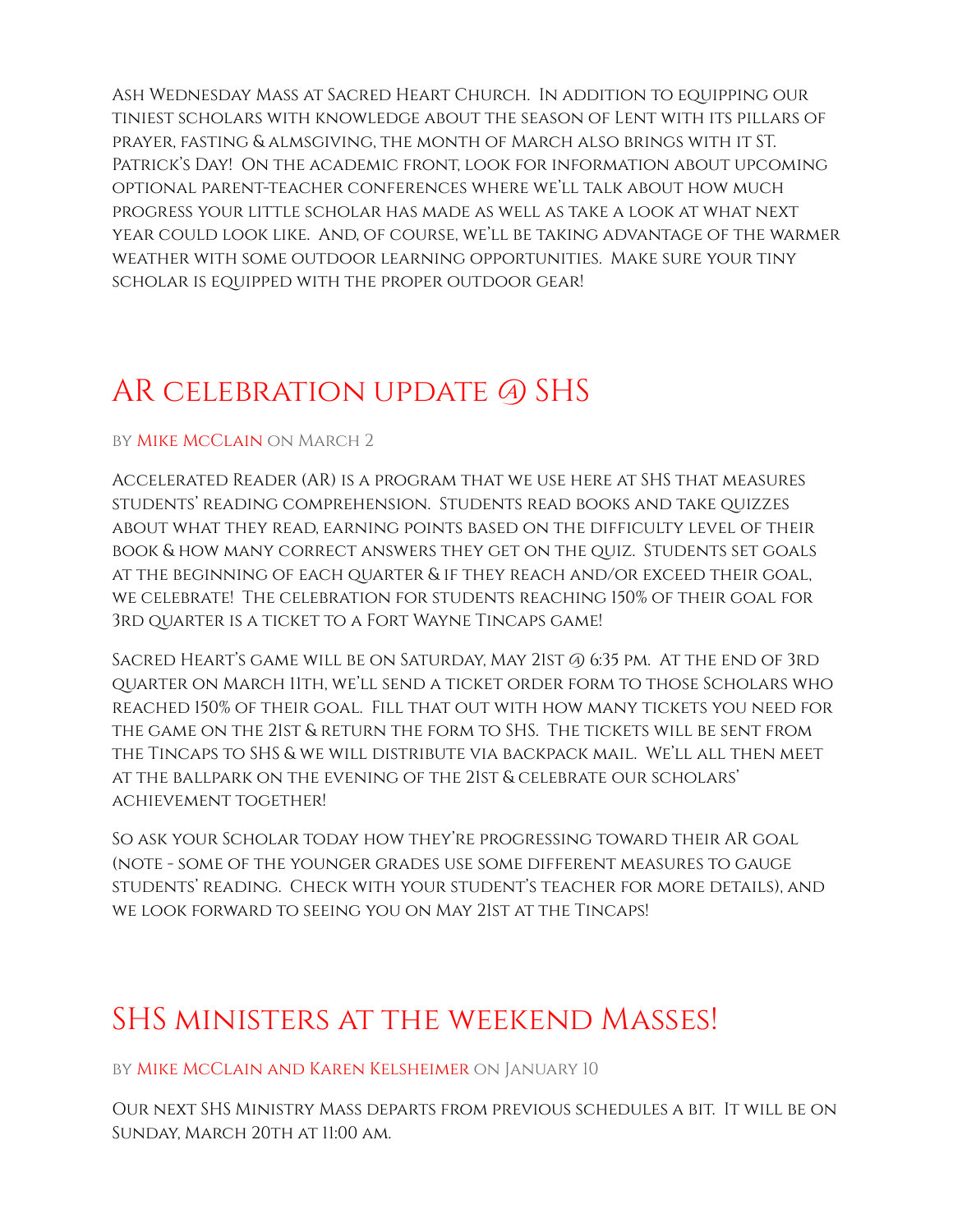Thank you so much for continuing to support & attend the weekend Masses at which SHS ministers. Our students continue to do a great job in their various roles & it is so wonderful for all of our families to get together and celebrate Mass together. the church supports our work in a number of ways, and this is a great opportunity for them to see the fruits of that support and hopefully inspire future support. Here is the schedule for all of the Masses

Sun March 20 @ 11:00 am

Sun May 22 @ 11 am

Sun April 24 @ 8:00 am

We would love to have **EVERYONE** at the above Masses, supporting our classmates & evangelizing to non-shs families at Sacred Heart Church about the tremendous impact the school has had on our students.

# SGO & Choice Scholarship application period now open!

by Mike McClain on March 2

In addition to nice weather, the turning of the calendar brings with it tax season. While that may not be quite as joyous as the warmer weather & brighter mornings, once you complete your 2021 taxes, and if you qualify for SGO & Choice Scholarship (see the household size & income chart from my recent tuition talks to see if you qualify), please bring a copy of your taxes to the main office so that we can start the scholarship application work for next year…the sooner, the better!

#### Redeemer Radio Sharathon!

#### by Mike McClain on March 2

The Spring Sharathon is coming up on Redeemer Radio – and we need YOUR help! The Sacred Heart parish hour is on-air on Tuesday, March 15 from 10-11 am. Please pray, pledge, and listen to 106.3FM/95.7FM. Help us meet our budgeted goal & help Redeemer Radio in their mission to make Christ known! To make a pledge or to find your parish Facebook LIVE event go to RedeemerRadio.com/Sharathon or, call or text "GIVE" to 260.436.9598. You can also watch directly on Facebook or YouTube during or after Sharathon. Thank you for your support!